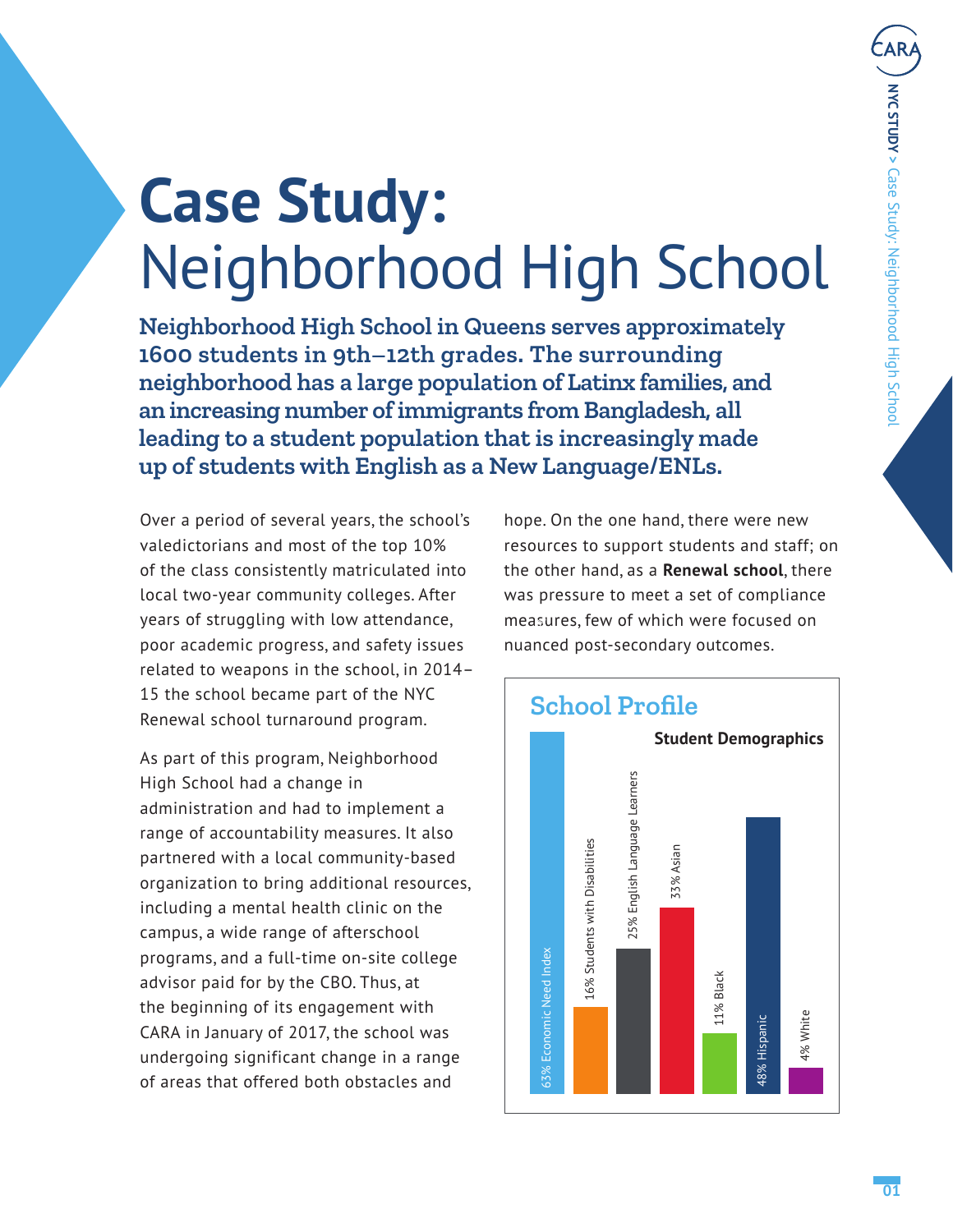At an initial meeting, both the new CBO-funded counselor, Joseph, and the existing counselor, Diane, expressed excitement about the work and about having a partner; however, they faced several challenges as their partnership began. First, neither were highly trained or well networked in the college access field. Second, while Joseph and Diane's knowledge and skills complemented each other, they had no systems of communication or regular meeting time so their efforts were not coordinated. The work for the first year, then, would be establishing systems that would support a coordinated and distributed approach to college counseling between Diane, Joseph, and the guidance department.

They both noted that, while they were determined to help more students apply to college, they were concerned that the cultural values of many students' families required students to stay close to home and thus limited their ability to encourage students to enroll in more competitive options or go away to college. Things also got off to a bumpy start between the CBO and the school—for example, the CBO used classrooms for afterschool programs and left them a mess; school staff failed to attend professional development sessions organized by the CBO or to send students to the mental health clinic. Luckily, the assistant principal of guidance, Richard, stepped in quickly to remediate, which allowed both groups to move past the issues.

**"I don't think it's necessary for everybody to be involved at the forefront of the work. But I do think it is important for everybody to have some sense and awareness of the work that's going on, and some opportunity to participate in the work, even if it's something as small as a few times a year when I do student conferencing and I have a conversation with kids around their post-secondary planning. Because it keeps teachers aware that this is what the school's culture is, this is what the messaging is that we're trying to push out to students."**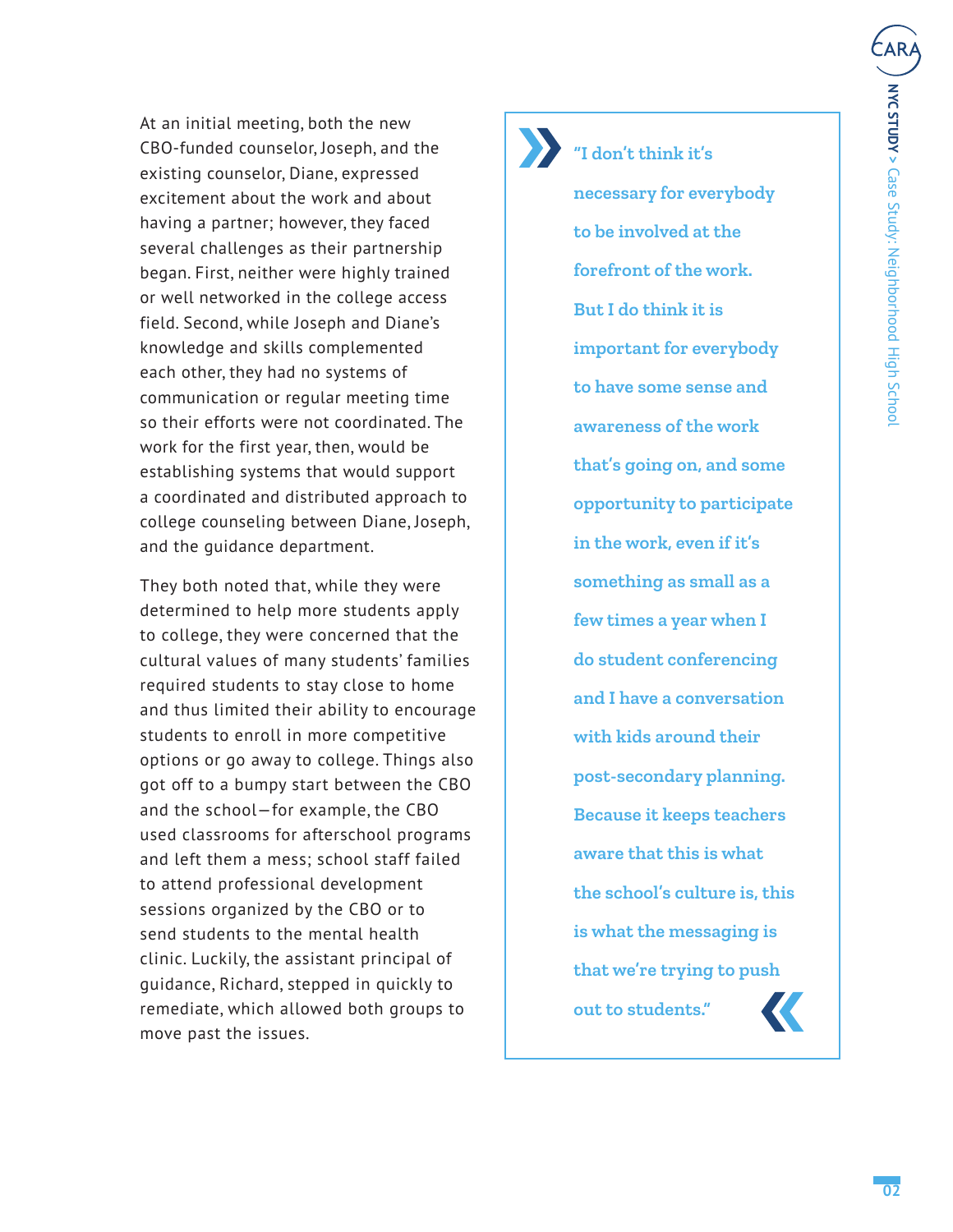# **INITIAL ASSETS AND CHALLENGES**

## **Creating Instructional Space for College Access Work in Grades 9–12**

- > No curriculum prior to beginning work with CARA.
- > No school-based trips.

## Positioning and Equipping Staff to Do College Access Work

- > None prior to beginning work with CARA.
- > The staff expressed disappointment in the lack of engagement from parents and believed this was a large contributing factor to their students' post-secondary outcomes.

## **Providing Individualized Expert College Counseling**

- > One counselor for a senior class of almost 400 on-track-to-graduate students who had been moved into this role from guidance several years earlier, without any additional training.
- > School counselors and several other staff members had attended training at Goddard Riverside's Options Institute.
- > Several of these guidance counselors (but not all) offered small, informal sessions on issues related to post-secondary planning.



**"It's not a one person show—it relies on all of us, even the college access teachers, knowing which kids need help, when I need to send someone to [the CBO-based counselor], when he's available … Their door is always open, and my door is always open for them to come in, especially if there are important messages, where the kids need to receive urgent information from them, about deadlines, about scholarships, those kinds of things."**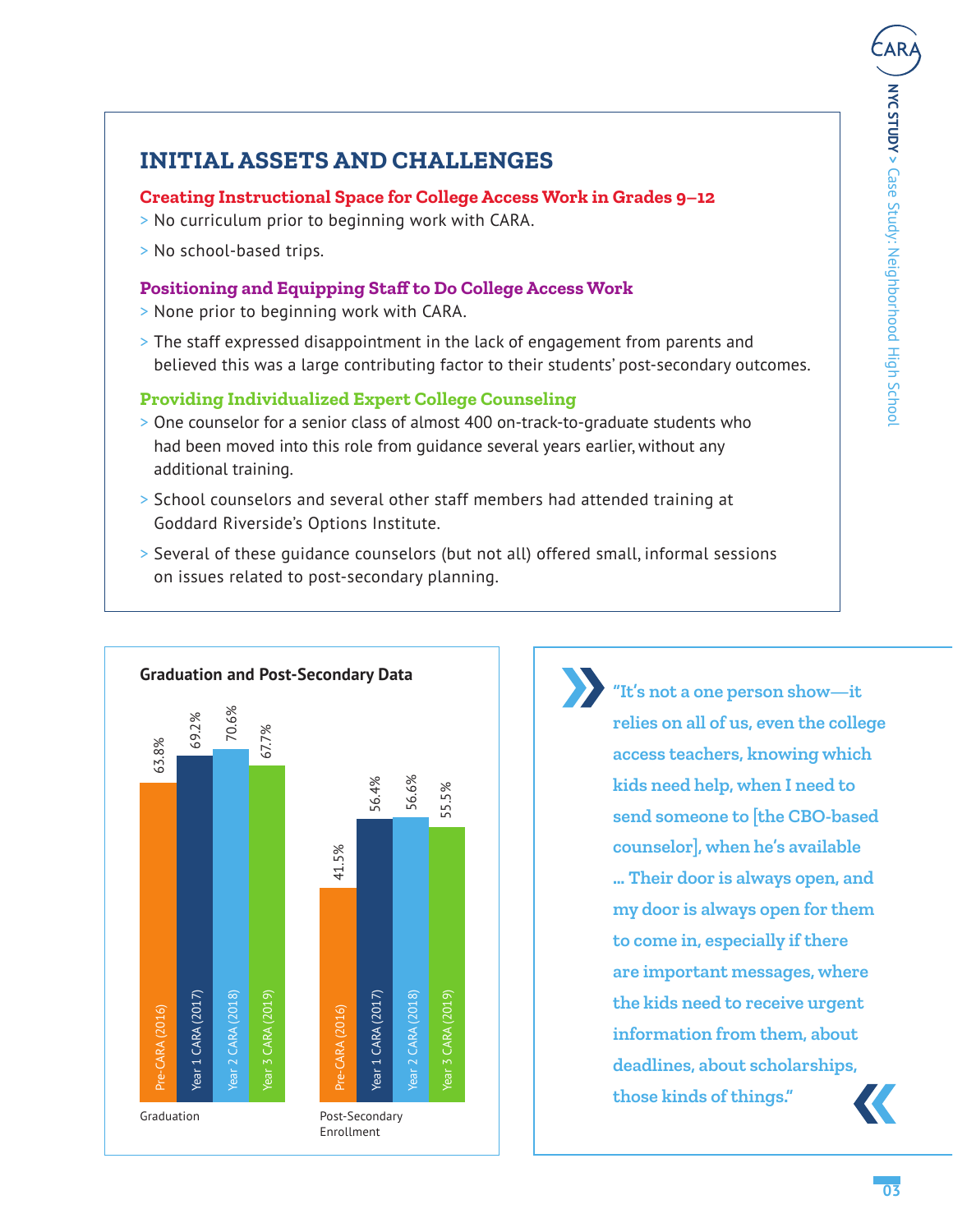## **FIRST YEAR PLAN**

## **Creating Instructional Space for College Access Work in Grades 9–12**

Pilot four sections (serving 25% of the class) of a credit-bearing "college access" course, taught by a group of social studies teachers (including the department head) using CARA curriculum.

## Positioning and Equipping Staff to Do College Access Work

Regular meetings of teachers of the college access class over the course of the spring semester to adjust the scope and sequence. Supported by professional development on content topics from the CARA coach.

Plan for fall professional development with whole staff on college access for firstgeneration students.

## **Providing Individualized Expert College Counseling**

Addition of new counselor, Joseph, funded by the CBO—young and new to the work (currently in graduate school for counseling).

Begin discussions with CARA to add peer leadership in the fall, through the College Bridge program.



**"Information is not just staying in the**   $\frac{1}{2}$  college office, it's everywhere. Teachers **know … they come into the college**   $\text{office}\text{---}$  they see what's going on. You have staff that are always asking, where **did that student get accepted to? They're asking the students directly—did you hear back from this school, you've got this—did you check in with [the counselor], did you check in with [the CBO-based counselor], did you check in with the Bridge Coach?"**

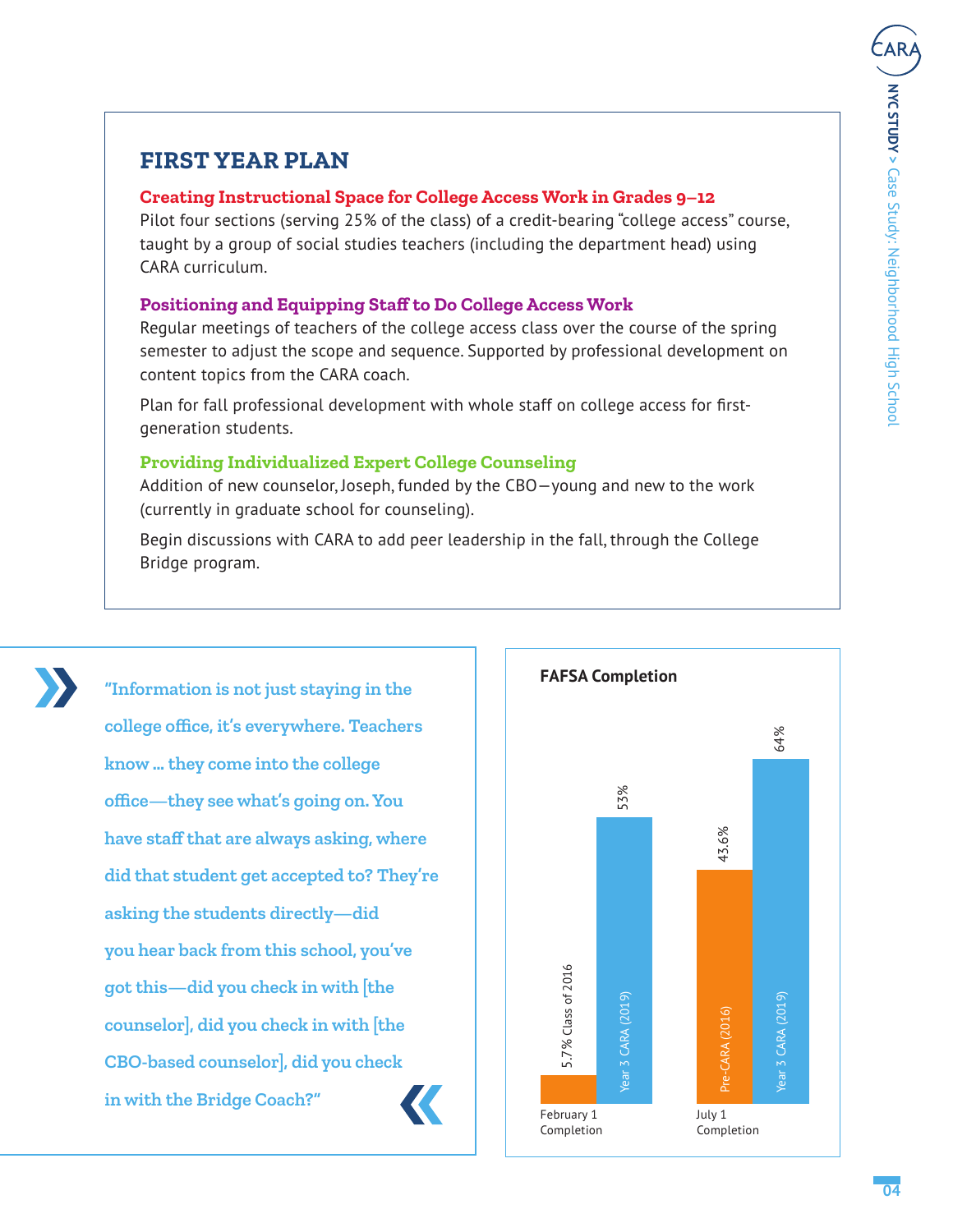## **YEAR ONE SPRING: JANUARY-JUNE 2017**

## Creating Instructional Space for College Access Work in Grades 9-12

11th Grade Pilot: Classes began in February, with 100 of 400 juniors in four sections which met five days a week.

As the teachers became more confident, classes improved, students were more engaged and informed about the college process, and word began spreading to other students. Richard, the assistant principal, began getting reguests from students to add the access course to their schedules, and if the student was in good academic standing, he obliged; however, as these classes grew in size, the larger number of students created new challenges, given the exploratory and reflective nature of the CARA lessons. Nothing was simple.

As the team looked toward the fall, they planned to add extra sections of the junior class the following year in order to reach more students, and thought about how to adapt the CARA curriculum map given what they had learned in the pilot year.

They also drew an important larger lesson: students needed more support to get through the actual college process in their senior year. Thus, they also began to plan for a second major addition to the school's structure: a 12th grade application class in the fall for a large group of seniors.

## **Positioning and Equipping Staff to Do College Access Work**

Even within this small team, it became clear that there were a range of viewpoints: as they looked at the school's post-secondary data, not everyone had the same reaction. The assistant principal of quidance, Richard, and the counseling team were concerned about the high rates of enrollment at two-year colleges, but many of the teachers who had been assigned to access classes wondered aloud whether the school should be focusing more on vocational and trade schools. This teaching staff, who were predominately white and had been teaching for fifteen to twenty years, were unsure of the college for all mission now being articulated by the school. They repeatedly expressed a fear of "pushing college" on students who could not afford it, would not work hard enough, or whose parents would not allow them to attend.

Some challenging conversations ensued. The counseling team, for their part, noted that the staff demographics did not match up with the student body they served and identified this as a challenge. They pointed out that suburban schools were not necessarily suggesting vocational options for students and this allowed the conversation of the group to shift, with more willingness on the part of the teachers to discuss realistic expectations, look at differences between colleges, and reflect on their own college journeys. Important questions were raised about how to navigate those students whose families were less willing – or completely unwilling – to let them go away, especially those who had more recently come to the United States.

They increasingly focused on content-driven professional development that grounded the access teachers and the quidance team in the landscape of CUNY, SUNY, and opportunity programs. The teachers learned how to support students to make college lists, and take financial information into consideration when doing so. The team was also open to pushing their thinking and knowledge about college access and agreed that whole staff and small team professional development would be a priority within the next year.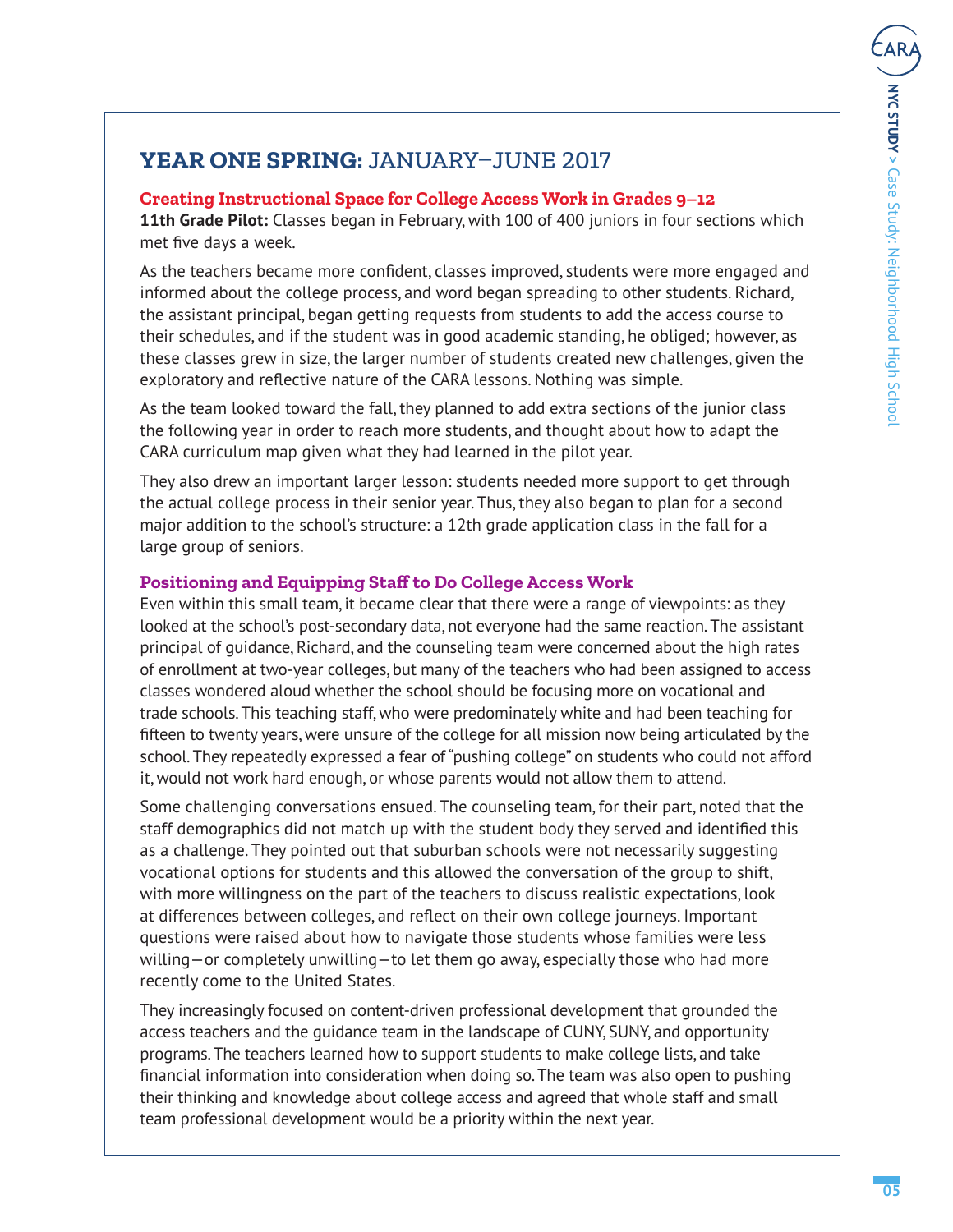## **YEAR ONE SPRING: JANUARY-JUNE 2017 >>> continued**

#### **Providing Individualized Expert College Counseling**

Diane and Joseph began meeting regularly, came up with a coordinated system to track students, and started to work in real partnership with one another. With the time to meet, it became clear that in many ways they were a good team—Joseph was doing things Diane did not have time for, such as networking with admissions, bringing students on trips on breaks, and working with POSSE. They were still challenged by how to collect important components of the application work and did not always honor their weekly meetings but they were making progress.

Junior seminar quickly generated an impact on the college office: juniors began to go to the college counselor with questions and for one-on-one support. The heightened sense of student engagement led the College Inquiry team to focus in on what was happening to that year's seniors, in particular looking at their FAFSA completion rates. While some of the other indicators looked okay—of the 514 seniors, 375 were on track to graduate and 404 took the SAT once-by mid-February only fifty students had completed the FAFSA. They quickly realized that this fact likely explained the limited enrollment in four-year colleges, and college in general, for past graduates.

Unwilling to let another year go by before addressing this situation, the APs, counselors, and APPS teachers agreed to collaborate in an emergency FAFSA plan for 12th graders. Richard led the planning and agreed to change programming for a week. First, two professional development sessions were scheduled, one for counselors and one for access class teachers. Then, using social studies class periods and rotating seniors through the college office and computer lab, every senior spent a class period working on FAFSA. Other senior teachers pitched in to help as well, and a much higher percentage of students completed their FAFSA than in previous years.

The counseling staff and the access teachers also began to tackle work with juniors. They facilitated their first spring financial aid night in June for the parents of the junior class. They utilized a guest speaker and had a separate room for Spanish and Bengali speaking families respectively, and were pleasantly surprised with the attendance.

**"The culture of having kids have higher expectations than just getting a diploma is something I think everyone can attest to …. The culture of the school has shifted over the past few years. It's headed where we need to be, and heading in a positive direction which can only get better."**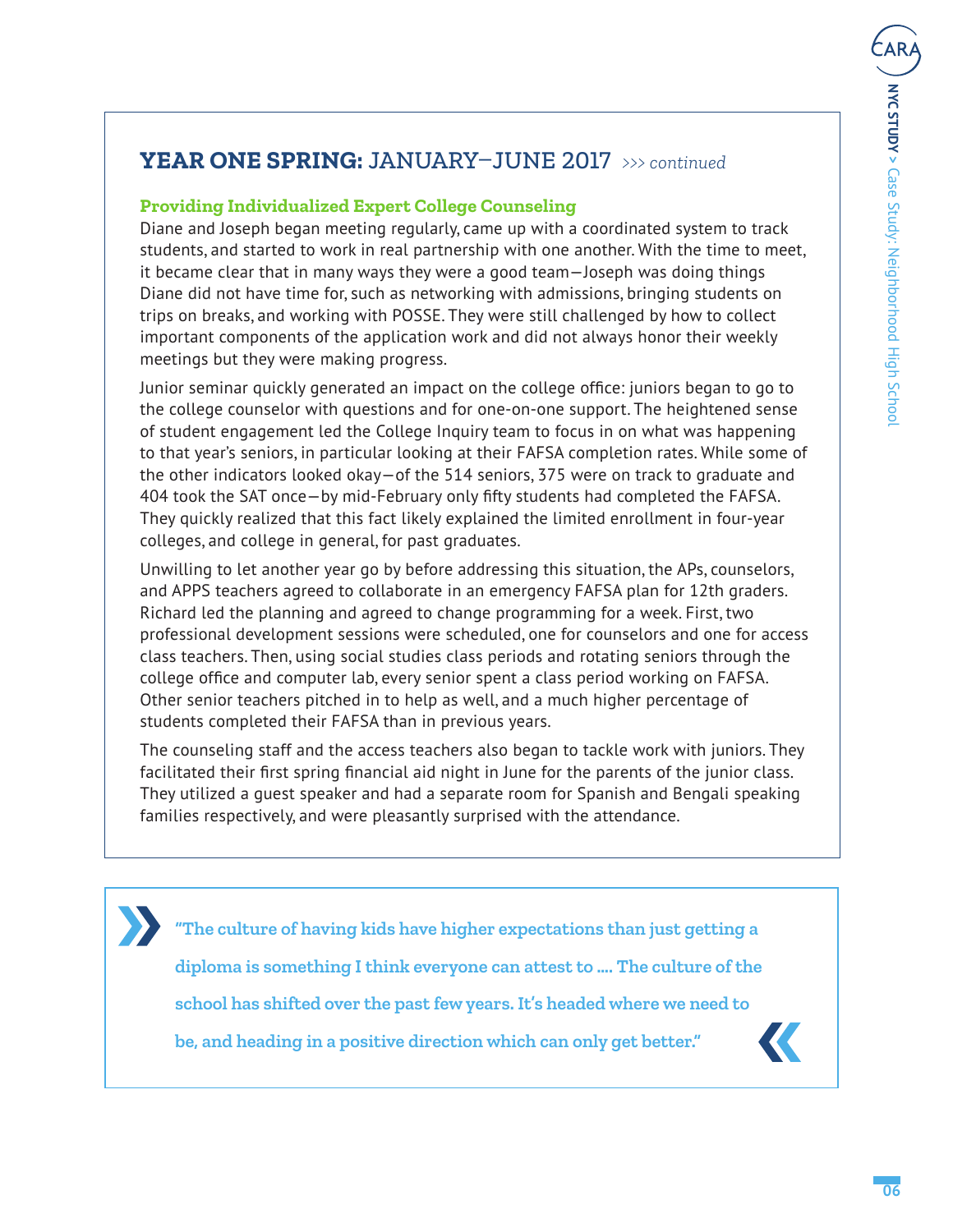# **YEAR ONE FALL:** SEPTEMBER-DECEMBER 2017

## **Creating Instructional Space for College Access Work in Grades 9–12**

**12th Grade Pilot:** The same teachers who had taught 11th grade classes moved to teach the 12th grade classes, so they would know the gaps students were entering with and what to review.

Richard reported that once again he was getting increasing requests from seniors to be added to an access class: he obliged when possible, but the existing classes still were not serving all seniors, or even a majority.

Nevertheless, with students once again clamoring to get into the class, the school had irrefutable evidence: their students were hungry for support with post-secondary planning.

## Positioning and Equipping Staff to Do College Access Work

The team teaching the access course—now working with the same students in their senior year—continued to meet throughout the fall to develop their content knowledge, with a focus on financial aid, opportunity programs, and application completion.

The school devoted a citywide professional development day in November to whole staff work around college access. Meeting with the entire staff in the school library over the course of the day, the CARA coach facilitated a range of discussions about college going for first-generation students, exploring the assumptions staff themselves had about college, and how those assumptions lined up with the messages students received about college. Diane and Joseph facilitated a concurrent staff training around writing letters of recommendation.

## **Providing Individualized Expert College Counseling**

Beginning in September, the college office had a further set of resources added: three College Bridge Coaches, whose salaries were paid for by the CBO. While the extra hands on deck were a positive step, the additional coordination they required also presented some challenges.

First, the Bridge program brought a new tracking system, but Diane continued to use her own, which was not aligned with the new one.

Second, it was unclear which one of them should be supervising the Bridge Coaches and ensuring that they attended training; and Joseph struggled with trusting the Bridge Coaches enough to delegate meaningful tasks to them.

All of this led to a great deal of confusion about which tasks had been completed by which student, and led to tension between Diane and Joseph.

More resources were creating new problems in another way: the senior college access classes were helping increase the traffic in the college office because students without a class were seeing their peers completing parts of the application and did not want to miss out. As the fall went on, the main challenge that emerged was supporting these students. Diane and Joseph figured out where the students who were not in a class were grouped, and Diane began to push into those classes to reach the students and support them through the steps of the college process.

Their resources had increased, but so had their work. The upside: more and more students at the school were being engaged and assisted in applying for college.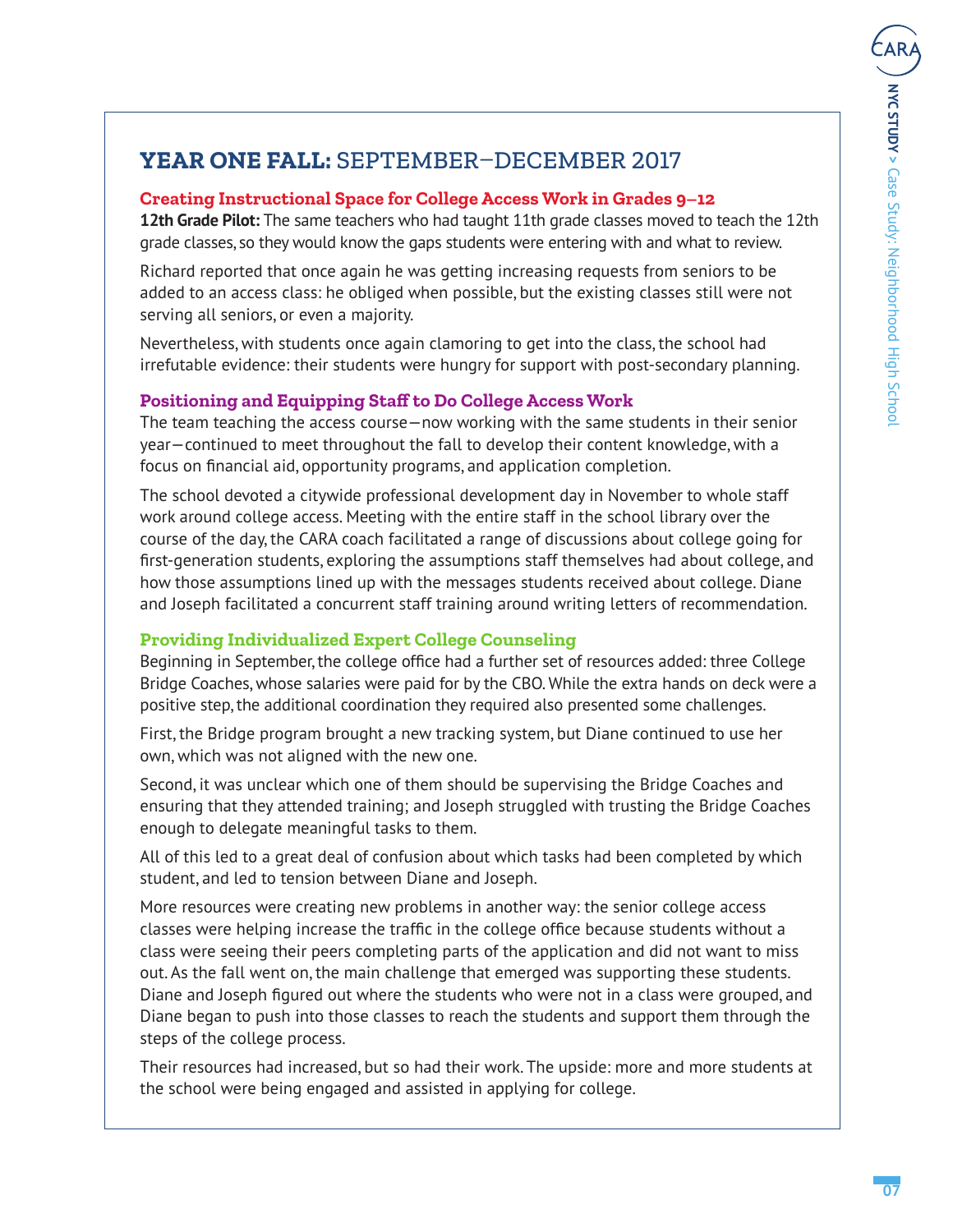## **YEAR TWO SPRING:** JANUARY-JUNE 2018

## **Creating Instructional Space for College Access Work in Grades 9–12**

**11th & 12th Grade:** The teachers who taught 12th grade access classes pivoted back to working with juniors—now a new group—with additional sections added in order to serve more students, though still only about half of the grade. And seeing how much of the college process remained unfinished by the end of January-even as they got better at teaching the fall class—Richard, the assistant principal, contemplated adding a full-year 12th grade class the following year.

**9th & 10th Grade:** The school had planned to add lessons in 9th and 10th grade in the fall, but had failed to clearly identify a space or set of teachers. In the spring, one to two college lessons were added to 10th grade career exploration classes, but the early awareness work did not get off the ground in any systematic way.

## Positioning and Equipping Staff to Do College Access Work

Development for the teachers of college access classes—mostly from the history department, but a few others who had also been given access classes in their programs—continued during whole staff professional development days, ensuring that staff had the content they needed to teach the classes effectively.

In early June, the CARA coach led a professional development session focused on the steps of applying to and matriculating into college, helping the staff to understand further the complexity of the process. Perhaps even more importantly, Diane and Joseph shared data on where the school's 12th graders were planning to go in the fall, celebrating the school's growing accomplishments in this area.

## **Providing Individualized Expert College Counseling**

Throughout the spring semester, Diane and Joseph continued meeting with the CARA Bridge Coaches to knit together the counseling team. They worked to establish a more coordinated system that incorporated the coaches, clarified their use of tracking systems, and utilized the help of 11th and 12th grade counselors to support parent night and to support students and families through the critical issues they were facing. As the Bridge Coaches began to hit their stride, the contributions they had to make as young people became increasingly clear.

As the year drew to a close, there was a lot to celebrate: graduating seniors had significant increases in FAFSA completion and four-year and private school applications, yielding more EOP and HEOP placements for the graduating class of seniors. And in the counseling office, Diane and Joseph planned ahead for next year's college office systems and added a fourth Bridge Coach to the team. They were hitting a groove.

**"The college access classes became so helpful—they are the glue that keeps** 

 $\bf{u}$ s together ....They're making a difference, a great difference."

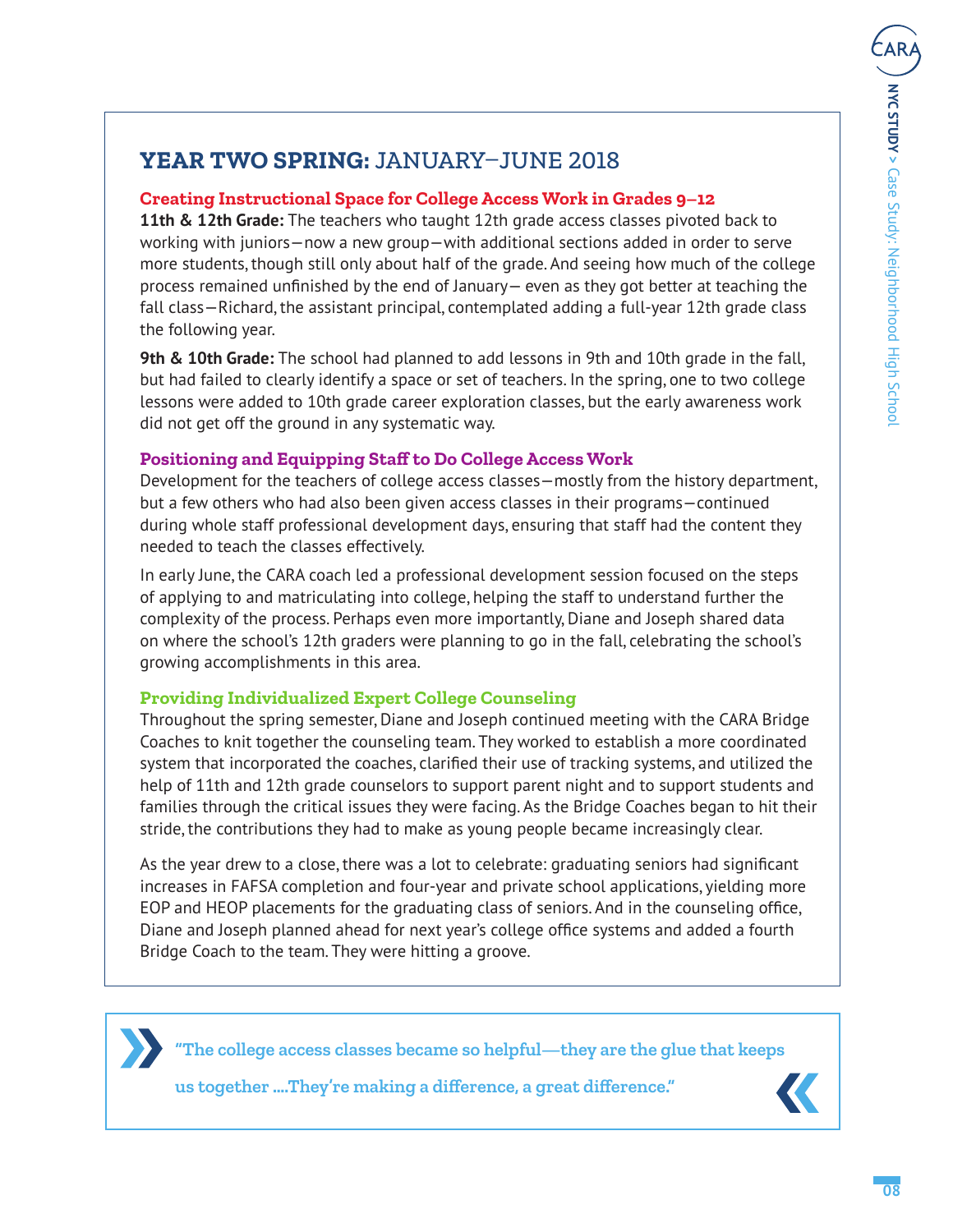# **YEAR TWO FALL: SEPTEMBER-DECEMBER 2018**

## **Creating Instructional Space for College Access Work in Grades 9–12**

**12th Grade:** Additional teachers joined to teach college access classes, including special sections for ENLs.

**9th-11th Grades:** The school had an existing "Are You Green?" campaign—added when it became a Renewal school—where classes were strategically suspended at the end of each marking period, and the whole staff met individually with 9th–11th grade students to review their report cards and progress toward graduation.

In both spring and fall (three times per semester), a post- secondary element was added to these conferences, using the large data sets they had developed to share information with students in relation to their future planning. Expanding students' horizons, these meetings now included PSAT score review and Regents score alignment with CUNY entrance requirements.

## Positioning and Equipping Staff to Do College Access Work

The school continued to reserve and use whole staff professional development time to keep college access front and center with staff. In particular, the three citywide professional development days (when teachers were working, but students were not in attendance) were used throughout the year to continue to push staff engagement with—and knowledge about—the topic. A November professional development session focused on stereotypes teachers had about the public city and state higher education systems, exploring and correcting misinformation and building shared understandings about the range of options for their students.

Increasingly the school invited teachers to give suggestions to continue to move the work forward, yielding involvement from several staff members not previously engaged (their ideas included: sharing college information over school monitors; hosting other college-related events). Overall, staff engagement around post-secondary access increased noticeably, with many appearing more in touch with the challenges their students were facing in the process. Several teachers commented that they had worked at the school for fifteen years and had never seen an initiative like this.

## **Providing Individualized Expert College Counseling**

September's back to school parent night included a college component for the first time; the school also organized a college fair at the school for the first time, and brought a group of students to a SUNY college fair, utilizing CARA lessons in 12th grade classes to prepare for and debrief the visit. The counseling team also made an extensive effort to ensure that every senior would have individual support for the post-secondary planning process. They split this work, with Joseph and the Bridge Coaches focusing on supporting students who were in access classes, and Diane working separately with seniors who, for scheduling or other reasons, were not programmed into one of these classes.

Frustratingly, the newly introduced CUNY application made this work harder than ever. Before they could even fill out the application, students ran into numerous issues with accessing the new portal and unanticipated browser glitches. The team pulled together in the face of these challenges, reaching out frequently to their CUNY representatives, but it was hard to feel like they were making progress, despite all of their hard work and well-laid plans.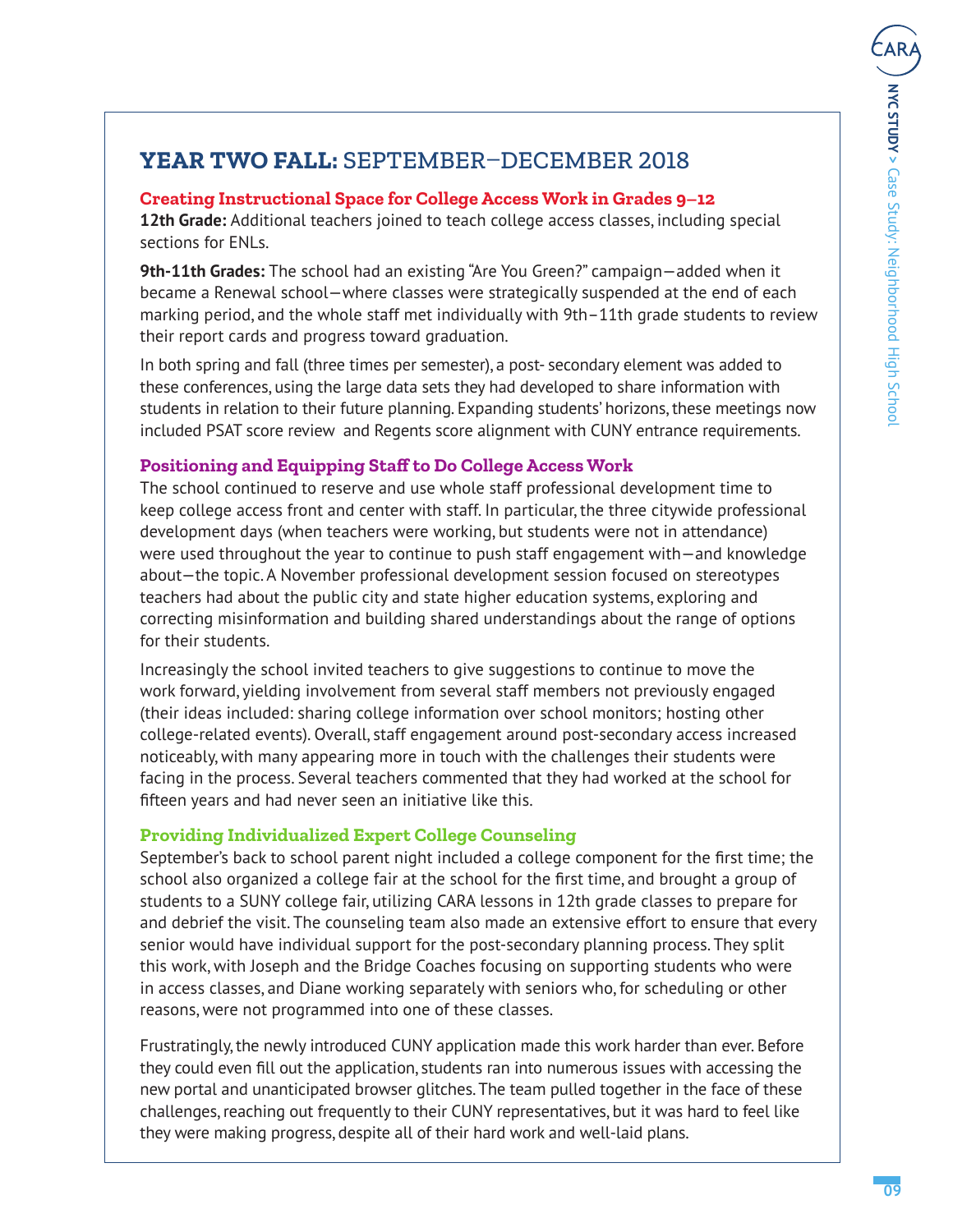# **YEAR THREE SPRING:** JANUARY-JUNE 2019

## **Creating Instructional Space for College Access Work in Grades 9–12**

**12th Grade:** The school was not able to add a spring class for seniors, despite the amount of work that they realized students still needed support with. However, they created space inside economics classes for college work to get done.

**11th Grade:** Heading into their third year, the school had a solid curriculum plan in place for spring of junior year. They were now able to run nine sections of access classes (with thirty students each), approximately 90% of the class. This included several sections specifically for ENLs.

**9th & 10th Grade:** Creating a sustainable space for lessons in 9th and 10th grades was continuing to prove extremely challenging. Several lessons were done in the spring in a few 9th grade ELA classes and in a 10th grade career class that served a subset of the students.

## Positioning and Equipping Staff to Do College Access Work

Richard began to convene a "post-secondary team" that met weekly, made up of the social studies department head, one of the access teachers, Diane and Joseph, the Bridge Coaches, and the teacher running the career office. This group continued to think about how to expand their work into new areas and include new groups.

In the spring "Are You Green?" conferencing, they pulled each senior aside in front of a green screen to shoot a quick video about their post-secondary plans. These were then handed over to students in the virtual enterprise pathway and made into a video that was shown at a staff meeting, and at the school's final community meeting of the year. This continued and consistent messaging to faculty, building it into meetings and into everyone's work in different ways, was paying off in larger shifts in culture.

## **Providing Individualized Expert College Counseling**

Given how slowly the application process had gone in the fall, the work of getting students through applications and FAFSA continued into spring, and really, straight through to the end of the year. Luckily, the school was prepared for this, and through economics classes, Diane, Joseph, and the Bridge Coaches worked with the 12th grade checklist of tasks to ensure that every student completed every step of the process, pulling out those that still had college tasks to complete, particularly financial aid ones.

This year, they also looped in counselors in the Career Connections office, who were helping students with IEPs through the ACCES-VR process. Thus, the college completion checklist was transformed to include all post-secondary options, in order to help all students at the school feel part of the process. The CBO supporting the school joined this effort.

They also expanded their peer-to-peer work in new ways, getting alums to come back to speak to other students and staff, and using 12th graders to lead the spring conferences with 10th graders.

Excitingly, all four of the schools' College Bridge Coaches would return for a third year the next fall. Now deeply embedded into the team, they were increasingly confident in their expertise, and helped staff see the potential in the school's students.